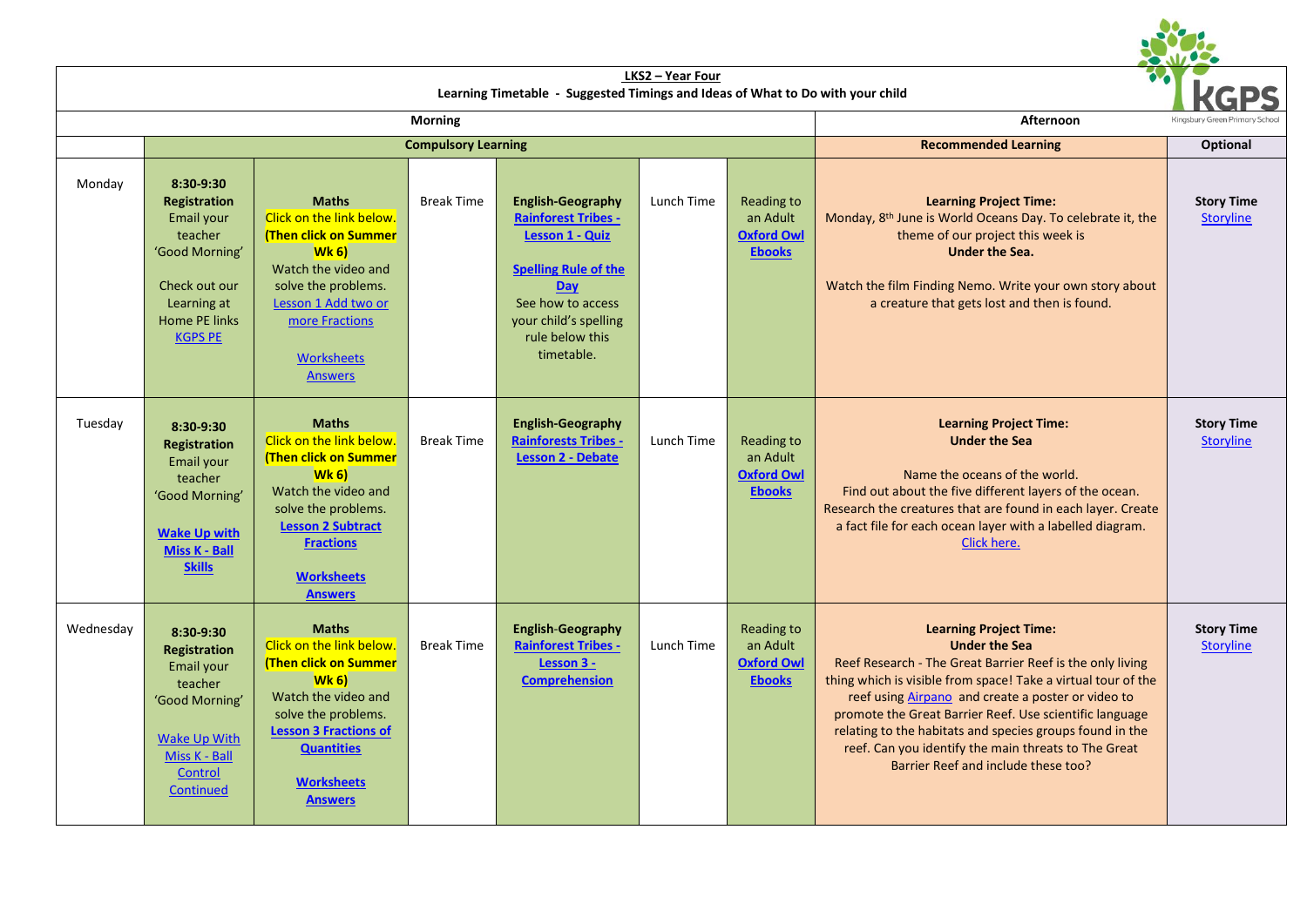

| Thursday | 8:30-9:30<br><b>Registration</b><br>Email your<br>teacher<br>'Good Morning'<br><b>Wake Up With</b><br><b>Anthony - Ball</b><br><b>Skills</b> | <b>Maths</b><br>Click on the link below.<br><b>(Then click on Summer</b><br>$Wk$ 6)<br>Watch the video and<br>solve the problems.<br>Lesson 4 - Calculate<br>quantities<br>Worksheets<br><b>Answers</b> | <b>Break Time</b> | <b>English-Geography</b><br><b>Rainforest Tribes -</b><br>Lesson 4 & 5 -<br><b>Persuasive Letter</b>                                                                                                                                                                                                                       | Lunch Time | Reading to<br>an Adult<br><b>Oxford Owl</b><br><b>Ebooks</b> | <b>Learning Project Time:</b><br><b>Under the Sea</b><br>Submarine Sculptures - Look at pictures of real submarines<br>and create your own model submarine from different<br>materials found at home e.g. plastic bottles, paint,<br>coloured pencils, string, paper, sweet wrappers, tin foil<br>and cardboard etc. Send us in a photo of your finished<br>work. We'd love to see it!                                                                                                    | <b>Story Time</b><br><b>Storyline</b> |
|----------|----------------------------------------------------------------------------------------------------------------------------------------------|---------------------------------------------------------------------------------------------------------------------------------------------------------------------------------------------------------|-------------------|----------------------------------------------------------------------------------------------------------------------------------------------------------------------------------------------------------------------------------------------------------------------------------------------------------------------------|------------|--------------------------------------------------------------|-------------------------------------------------------------------------------------------------------------------------------------------------------------------------------------------------------------------------------------------------------------------------------------------------------------------------------------------------------------------------------------------------------------------------------------------------------------------------------------------|---------------------------------------|
| Friday   | 8:30-9:30<br><b>Registration</b><br>Email your<br>teacher<br>'Good Morning'<br>Wake Up With<br>Mr Parks-PE<br>with a Towel!                  | <b>Maths</b><br>Click on the link below.<br><b>(Then click on Summer</b><br>$Wk$ 6)<br>Watch the video and<br>solve the problems.<br><b>Lesson 5 Friday</b><br>Challenge!                               | <b>Break Time</b> | <b>English-Geography</b><br>If you have completed<br>your English then<br>have a go at one of<br>the following:<br><b>Year Three and Four</b><br><b>Spellings</b><br>Practise ten spellings<br>from your list and aim<br>to include them in<br>your writing in<br><b>Pobble</b><br>Don't forget to use<br>cursive writing! | Lunch Time | Reading to<br>an Adult<br><b>Oxford Owl</b><br><b>Ebooks</b> | <b>Learning Project Time:</b><br><b>Under the Sea</b><br>During school closure, we have all become experts at living<br>and working in the same place for long periods of time.<br>Imagine you are a marine biologist and your work involves<br>exploring the sea in a submarine. You need to advertise for<br>a mate to work with you.<br>Design a job advert for working in a submarine. How will<br>you make your advert persuasive so that lots of people<br>apply?<br>French<br>Jobs | <b>Story Time</b><br><b>Storyline</b> |

# **Additional Learning Resources that families may want to engage with:**

## **Oxford Owl for reading, spelling and maths:**

• Time to read! Why not read one of the e-books from the book library. Log in to choose a book. You can read a wider range of books and select one for your age band or challenge yourself with one above. **Use the log in and password details sent via parent mail**. There is also extra spelling and grammar practice too!

Click[: https://www.oxfordowl.co.uk/](https://www.oxfordowl.co.uk/)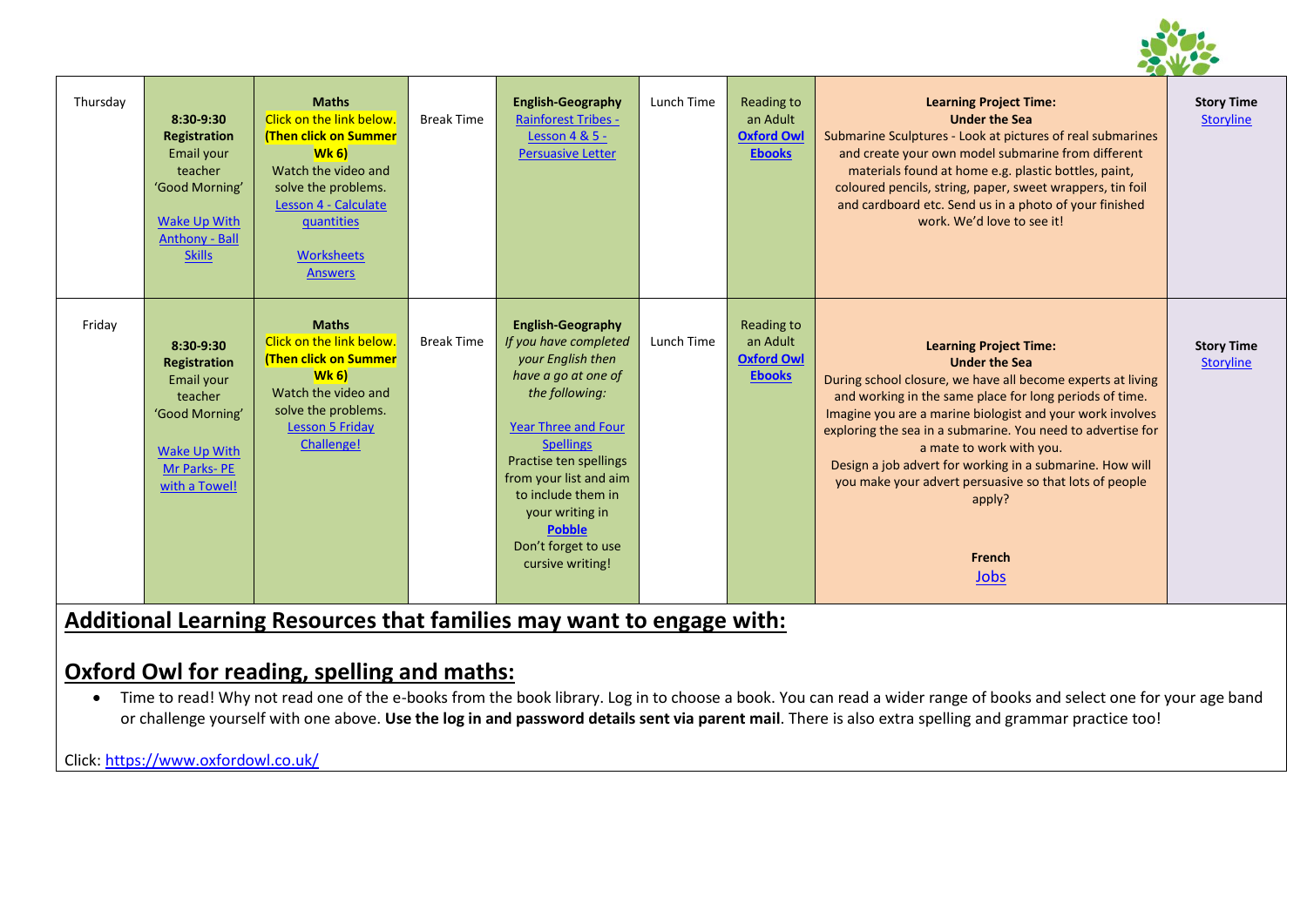

#### - Select log in

- When the website opens, select "My class login"



Enter username and password and choose from options available to read an e-book

Practise spellings! To access the spellings please click the link below and then follow these steps.

#### Click[: https://www.oxfordowl.co.uk/](https://www.oxfordowl.co.uk/) and then click

- My Class Login.
- Read, Write Inc Spelling
- Extra Practice Zone
- Year Group
- Click on 'Activity' to open up a spelling rule. Practise one spelling rule each time.

## **Pobble 365 - for Creative writing:**

 Why not escape from your daily routine and immerse yourself into an imaginary world! Use the fantastic pictures in the Pobble 365 link below to write your own story! Bring it to school to share with your class. <http://www.pobble365.com/>

### **Mathematics:**

- Click on the WRM link, go to the lesson for each day, watch the video with your child and then have a go at solving the problems.
- Continue to practise your number facts each day for 10-20 minutes **[Daily Arithmetic](https://www.topmarks.co.uk/maths-games/daily10) [Maths Frame](https://mathsframe.co.uk/)**
- Practise Maths and access past SATs papers **[Reasoning and Problem Solving](https://primarysite-prod-sorted.s3.amazonaws.com/springcroft-primary-school/UploadedDocument/915522a464444cfa96a70bc9bdaee45d/ultimate-ks2-maths-sats-organiser-y6-daily-mini-videos-puzzles-for-y5.pdf)**
- Solve a maths problem and submit your solution! **<https://nrich.maths.org/>**

## **Revision and learning interesting facts:**

- Use BBC Bitesize to help with your homework, revision and learning. Find free videos, step-by-step guides, activities and quizzes by level and subject. <https://www.bbc.co.uk/bitesize/levels/zbr9wmn>
- Watch CBBCNewsround and discuss current affairs.[CBBCNewsround](https://www.bbc.co.uk/newsround)
- Learn a poem and perform it to an audience. Write your own poem[!Poetry4kids](https://www.poetry4kids.com/)